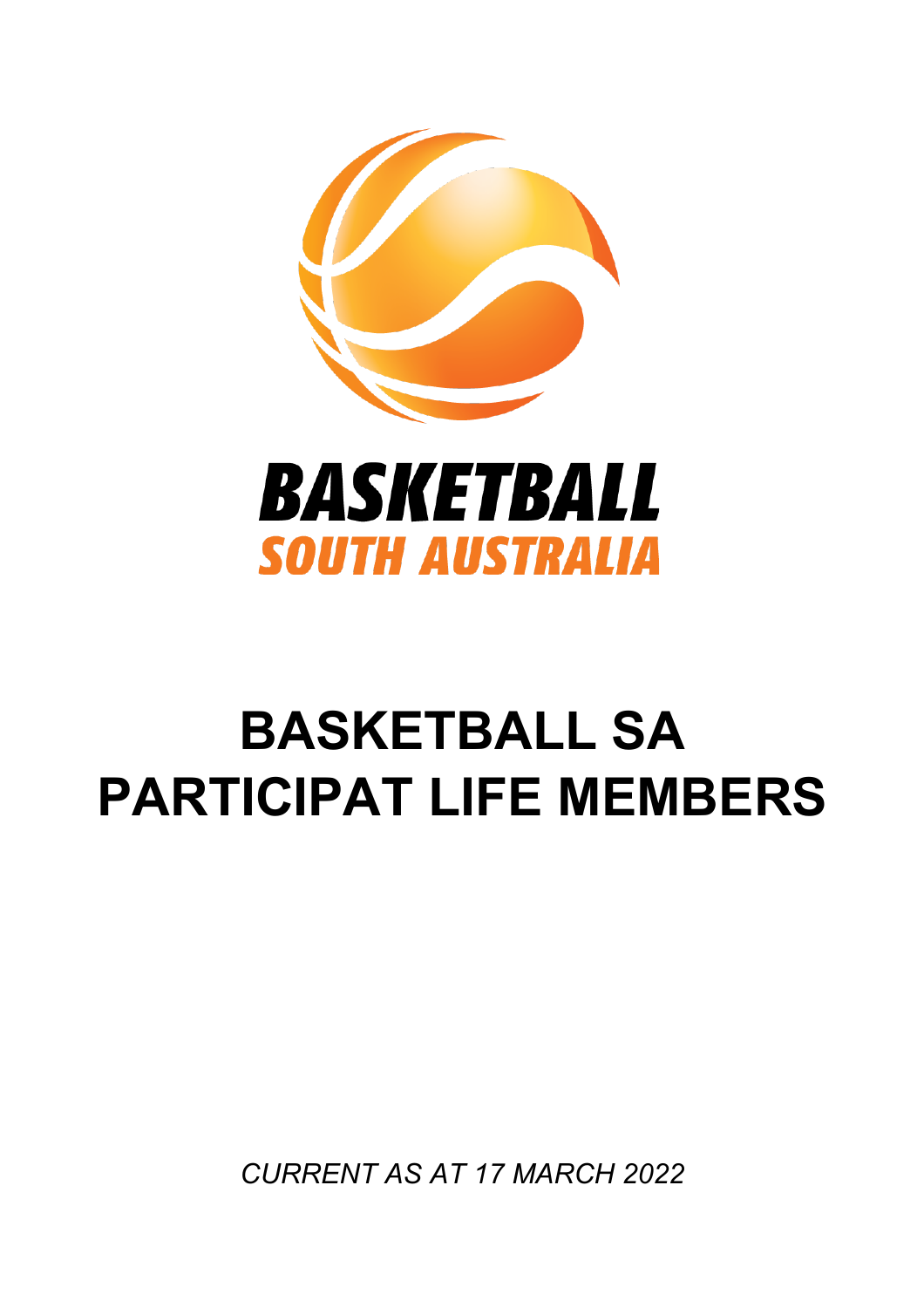

| <b>Participant Life Member</b> | <b>Category</b>    | Year | Club                      |
|--------------------------------|--------------------|------|---------------------------|
| <b>Andrew Lea</b>              | <b>Score Table</b> |      |                           |
| <b>Bev Schemmell</b>           | Score Table        |      |                           |
| <b>Scott Davie</b>             | Player             | 1982 | South Adelaide            |
| <b>Laurie Harcus</b>           | Player             | 1982 | Glenelg, North            |
| John Horsell                   | Player             | 1982 | North Adelaide            |
| Allan Hughes                   | Player             | 1982 | <b>West Adelaide</b>      |
| <b>Albert Leslie</b>           | Player             | 1982 |                           |
| <b>Werner Linde</b>            | Player             | 1982 | <b>West Adelaide</b>      |
| <b>Mike Megins</b>             | Player             | 1982 | North Adelaide            |
| Geza Nagy                      | Player             | 1982 |                           |
| <b>Arthur Newley</b>           | Player             | 1982 | <b>West Torrens</b>       |
| <b>Jim Paul</b>                | Player             | 1982 | North Adelaide            |
| Don Shipway                    | Player             | 1982 | South Adelaide            |
| <b>Chris Skinner</b>           | Player             | 1982 |                           |
| Philip Smyth                   | Player             | 1982 |                           |
| <b>Steve Sparrow</b>           | Player             | 1982 | Glenelg, Noarlunga        |
| Dean Whitford                  | Player             | 1982 | South Adelaide            |
| <b>Glenys Bauer</b>            | Player             | 1983 |                           |
| Noelene Lowe (m Bregman)       | Player             | 1983 |                           |
| Michelle Gillings (nee Ware)   | Player             | 1983 |                           |
| <b>Bob Hannam</b>              | Player             | 1983 |                           |
| <b>Sue Harcus</b>              | Player             | 1983 |                           |
| <b>Rick Hodges</b>             | Player             | 1983 | Glenelg, West, North, NCT |
| Roger King                     | Player             | 1983 |                           |
| Mark Lampshire                 | Player             | 1983 | Forestville, Woodville    |
| Greg Love                      | Referee            | 1983 |                           |
| Beryl Madigan                  | Player             | 1983 |                           |
| Ilze Nagy (nee Blicavs)        | Player             | 1983 |                           |
| <b>Greg Newley</b>             | Player             | 1983 | <b>West Torrens</b>       |
| <b>Howard Nixon</b>            | Referee            | 1983 |                           |
| Lynette Parnell                | Player             | 1983 |                           |
| <b>Lyndon Parnell</b>          | Player             | 1983 |                           |
| Jan Petherick                  | Player             | 1983 |                           |
| <b>Shirley Poynter</b>         | Player             | 1983 |                           |
| Chris Smyth                    | Player             | 1983 |                           |
| Marie Stevens                  | Player             | 1983 |                           |
| Peter Ali                      | Player             | 1984 | <b>West Adelaide</b>      |
| <b>Gerry Clarke</b>            | Player             | 1984 | Glenelg, NCT              |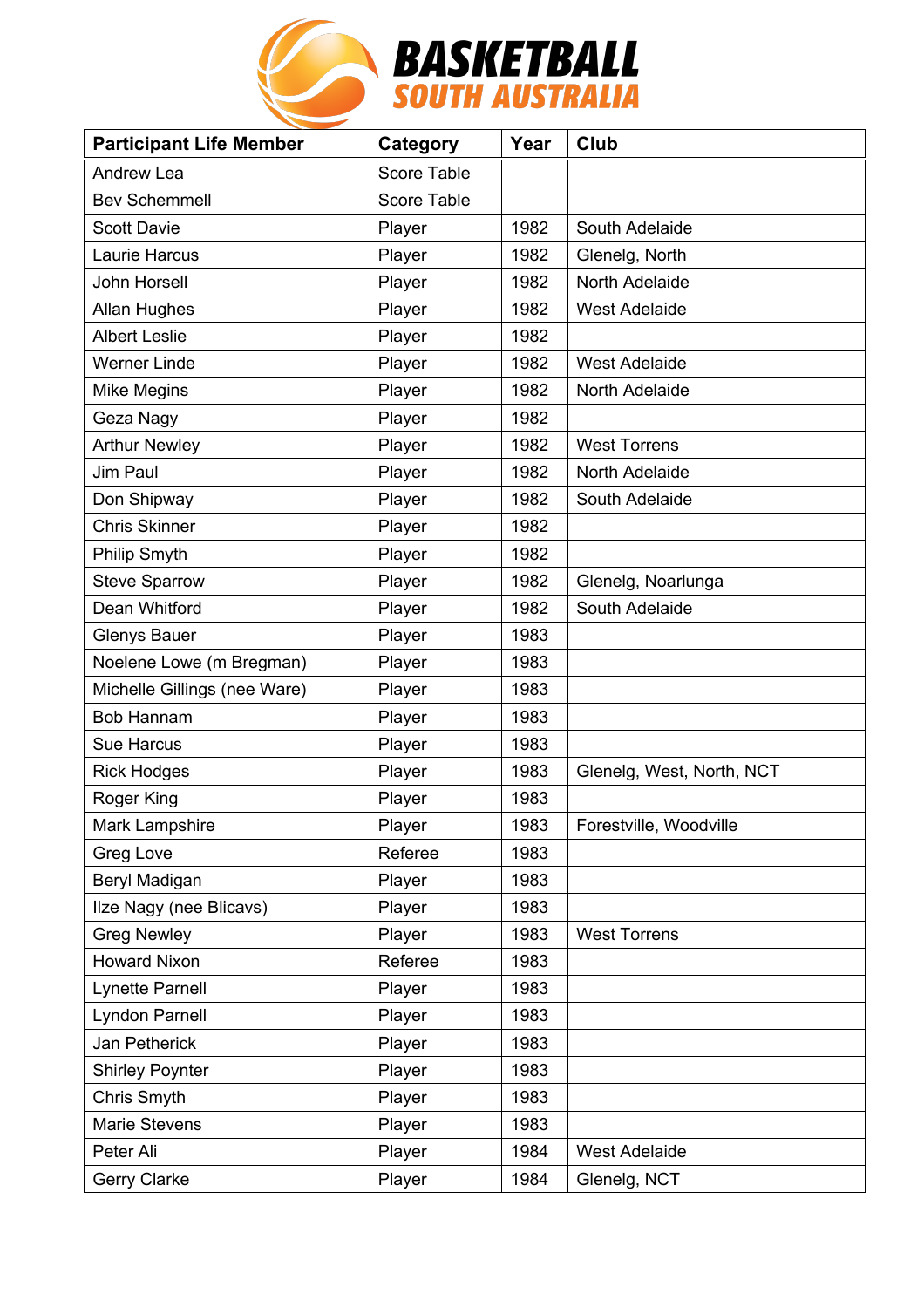

| <b>Participant Life Member</b> | Category | Year | <b>Club</b>                       |
|--------------------------------|----------|------|-----------------------------------|
| Alan Hare                      | Player   | 1984 | North Adelaide                    |
| Mal Heard                      | Player   | 1984 | <b>Sturt</b>                      |
| Lutz Heim                      | Player   | 1984 | Glenelg, NCT                      |
| <b>Julie Nykiel</b>            | Player   | 1984 | Noarlunga                         |
| <b>Barry Specht</b>            | Player   | 1984 | <b>West Torrens</b>               |
| Ray Wood                       | Player   | 1984 | <b>West Adelaide</b>              |
| Jean Bain                      | Player   | 1985 | North Adelaide                    |
| John Beames                    | Referee  | 1985 |                                   |
| <b>Graham Brown</b>            | Referee  | 1985 |                                   |
| <b>Mike Dancis</b>             | Player   | 1985 |                                   |
| Kay Flynn (nee Todd)           | Player   | 1985 | Forestville, Noarlunga, Woodville |
| lan Laurie                     | Coach    | 1985 |                                   |
| Kevin Osborn                   | Player   | 1985 | Glenelg                           |
| David Smyth                    | Player   | 1985 |                                   |
| Jan Stirling (nee Graham)      | Player   | 1985 | West Torrens, Forestville, North  |
| <b>Chris Stirling</b>          | Player   | 1985 | Forestville                       |
| <b>Trevor Maddiford</b>        | Player   | 1986 | West Adelaide, Woodville          |
| Darryl Pearce                  | Player   | 1987 | South Adelaide, Forestville       |
| Mark Sykes                     | Player   | 1987 | South Adelaide                    |
| Laura Boorman                  | Player   | 1988 |                                   |
| Dean Kinsman                   | Player   | 1988 | <b>Sturt</b>                      |
| <b>Michael Butler</b>          | Referee  | 1989 |                                   |
| <b>Eriks Drizners</b>          | Player   | 1989 | South Adelaide                    |
| Leeanne Mickan-Winter          | Player   | 1989 | Noarlunga City Tigers             |
| Sue Bruce (m Powell)           | Player   | 1989 | Forestville/Noarlunga City Tigers |
| Jill Hammond (m Burnett)       | Player   | 1990 | North Adelaide                    |
| lan Grigg                      | Player   | 1990 | Forestville                       |
| Jeanette Holty (m Harfield)    | Player   | 1990 | Forestville                       |
| <b>Terry Aston</b>             | Coach    | 1991 |                                   |
| <b>Shirley Blewett</b>         | Player   | 1991 |                                   |
| Joy Dunden                     | Manager  | 1991 |                                   |
| Lorraine Eiler                 | Player   | 1991 |                                   |
| Dawn Fawcett                   | Manager  | 1991 |                                   |
| <b>Ilde Kaczmerak</b>          | Player   | 1991 |                                   |
| <b>Malcolm Lewis</b>           | Player   | 1991 |                                   |
| Jim Madigan                    | Coach    | 1991 |                                   |
| Sandy Porter (nee Prettejohn)  | Player   | 1991 | North Adelaide, NCT               |
| <b>Bronte Russell</b>          | Player   | 1991 |                                   |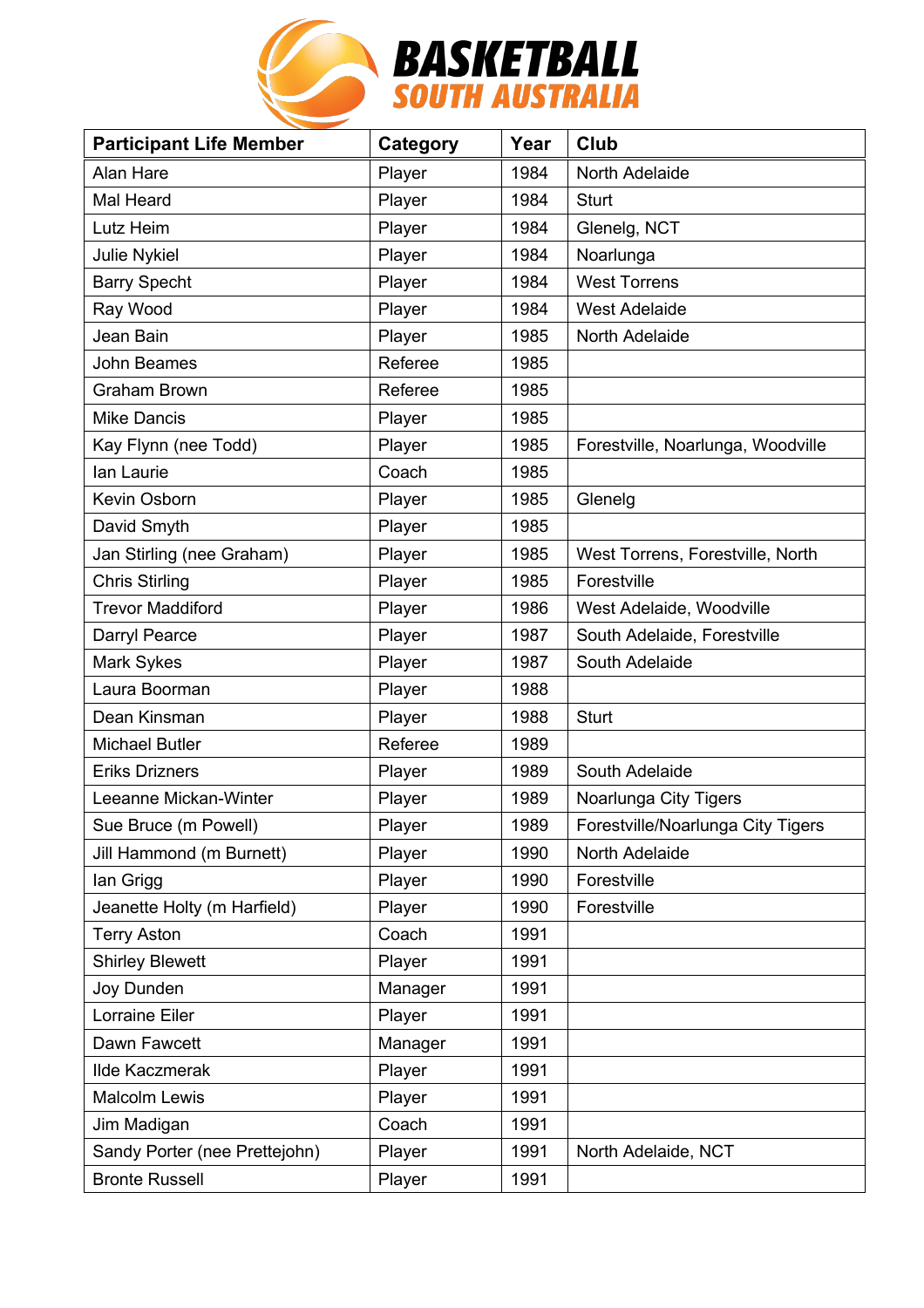

| <b>Participant Life Member</b> | Category       | Year | Club                                  |
|--------------------------------|----------------|------|---------------------------------------|
| Alan Turner                    | Player         | 1991 | South Adelaide                        |
| Andy Amberg                    | Player         | 1992 | <b>Sturt</b>                          |
| <b>Mark Davis</b>              | Player         | 1992 | South Adelaide                        |
| Martin Frayne                  | Administration | 1992 |                                       |
| Mal Hemmerling                 | Administration | 1992 |                                       |
| Heather McKinnon               | Player         | 1992 | <b>West Adelaide</b>                  |
| <b>Malcolm Penno</b>           | Player         | 1992 | <b>Sturt</b>                          |
| Cass Pujals (nee Dalton)       | Player         | 1992 | <b>West Adelaide</b>                  |
| Sue Becker (m Redden)          | Player         | 1992 | Forestville, NCT                      |
| <b>Michael Rule</b>            | Player         | 1992 | <b>Sturt</b>                          |
| <b>Tracey Scrutton</b>         | Player         | 1992 | <b>West Adelaide</b>                  |
| Kaye-Lee Elsdon (m Stuart)     | Player         | 1992 | West Adelaide, NCT, South             |
| <b>Helen AhMatt</b>            | Administration | 1993 |                                       |
| Michelle AhMatt                | Player         | 1993 | South Adelaide                        |
| <b>Trevor Baker</b>            | Administration | 1993 |                                       |
| <b>Geoff Bryans</b>            | Administration | 1993 | <b>Junior Committee</b>               |
| Roz Eddington                  | Administration | 1993 |                                       |
| Ray King                       | Administration | 1993 |                                       |
| <b>Geoff Matthews</b>          | Administration | 1993 |                                       |
| Dennis McGargill               | Administration | 1993 |                                       |
| Michael McKay                  | Player         | 1993 | West, North, Forestville              |
| <b>Greg Peck</b>               | Administration | 1993 | <b>Senior Committee</b>               |
| David Spear                    | Player         | 1993 | <b>West Adelaide</b>                  |
| lan Thornton                   | Administration | 1993 |                                       |
| Vicki Daldy (m Valk)           | Player         | 1993 | North Adelaide, Norwood               |
| <b>Jeff Willcox</b>            | Manager        | 1993 | Forestville                           |
| Marina Wood (nee Moffa)        | Player         | 1993 | North Adelaide                        |
| Mark Asher                     | Player         | 1994 |                                       |
| <b>Michael Headland</b>        | Referee        | 1994 |                                       |
| Dean Mathews                   | Player         | 1994 | <b>Sturt/Central Districts/Gawler</b> |
| <b>Scott Ninnis</b>            | Player         | 1994 | South Adelaide                        |
| <b>Geoff Weeks</b>             | Referee        | 1994 |                                       |
| Katrina Balter                 | Player         | 1995 | <b>West Adelaide</b>                  |
| Debbie Miller                  | Player         | 1995 | <b>West Adelaide</b>                  |
| <b>Grant Pavia</b>             | Administration | 1995 | <b>Executive Board</b>                |
| David Wark                     | Administration | 1995 | <b>Executive Board</b>                |
| Rod Bauer                      | Player         | 1996 | <b>Sturt</b>                          |
| <b>Bernie Hulbert</b>          | Referee        | 1996 |                                       |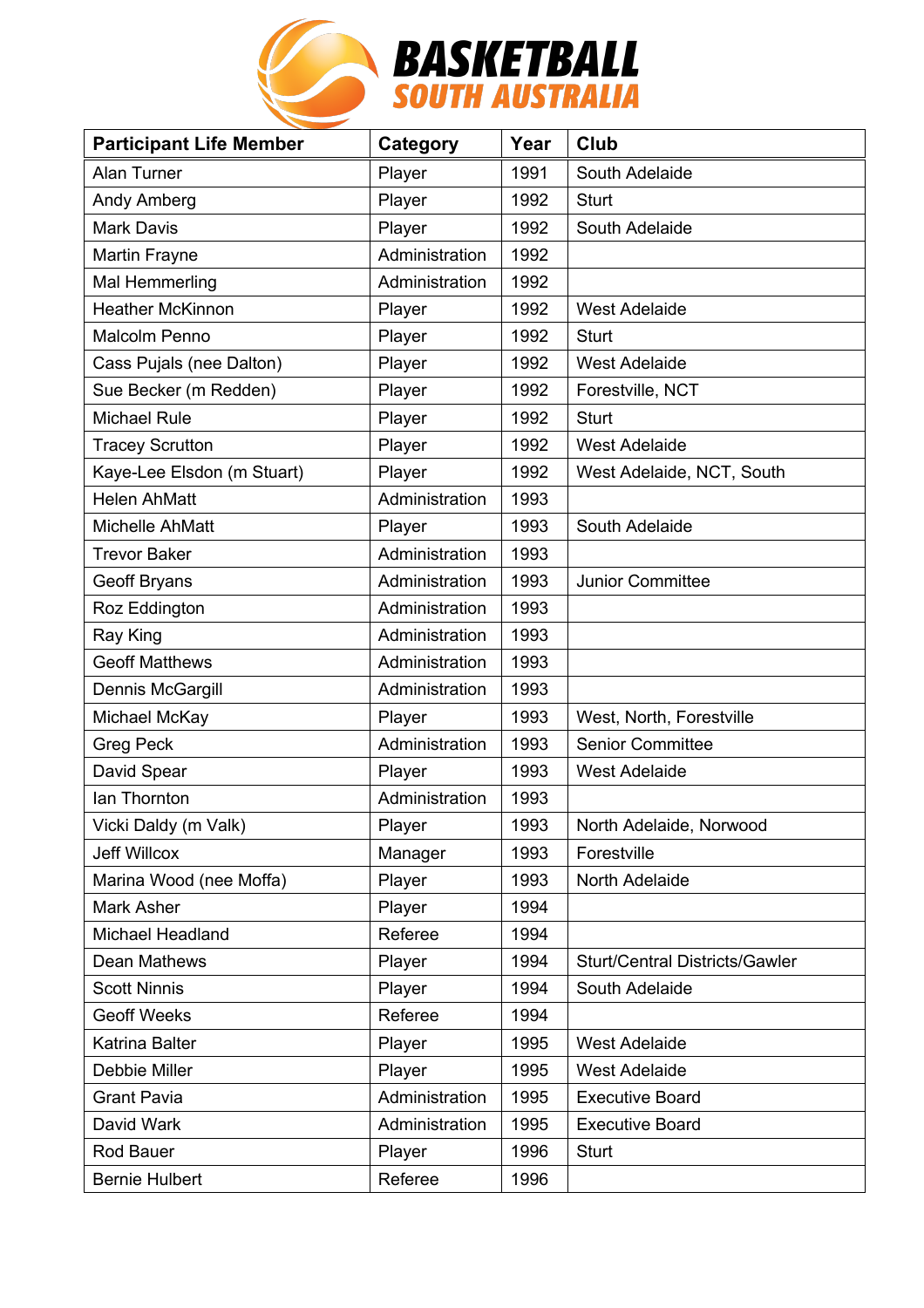

| <b>Participant Life Member</b> | <b>Category</b>    | Year | Club                              |
|--------------------------------|--------------------|------|-----------------------------------|
| <b>Wayne Maidment</b>          | Referee            | 1996 |                                   |
| Mal Simpson                    | Administration     | 1996 |                                   |
| Debra Smyth                    | Player             | 1996 |                                   |
| <b>Ann Somers</b>              | Player             | 1996 | North Adelaide                    |
| Rachael Sporn                  | Player             | 1996 | West, North, Forestville          |
| Carol Wallace (nee Reimann)    | Player             | 1996 | Forestville, NCT, Sturt           |
| <b>Carol Andrews</b>           | Player             | 1997 | South Adelaide                    |
| Mark Coleman                   | Player             | 1997 | Norwood                           |
| <b>Margaret Douglass</b>       | Administration     | 1997 | Junior Committee                  |
| Denis Jones                    | Administration     | 1997 | Junior Committee                  |
| Barry Richardson               | Association        | 1997 | Association                       |
| Paul Rigoni                    | Player             | 1997 | North Adelaide                    |
| <b>Richard Sexton</b>          | Player             | 1997 |                                   |
| Michele Weir (m Bernardi)      | Player             | 1997 | North Adelaide/Forestville        |
| Nicholas Coleman               | Player             | 1999 | Norwood                           |
| <b>Carol Dollery</b>           | Player             | 1999 |                                   |
| Rob Jones                      | Score Table        | 1999 |                                   |
| <b>Tony Lewis</b>              | Administration     | 1999 | Junior Committee                  |
| Paul Mesecke                   | Player             | 1999 | North Adelaide, NCT               |
| Jan Moyle                      | <b>Score Table</b> | 1999 |                                   |
| <b>Craig Need</b>              | Player             | 1999 | Forestville                       |
| Dwayne Nelson                  | Player             | 1999 | Noarlunga City                    |
| Merryn Onaca (nee Jenkinson)   | Player             | 1999 | West Adelaide, Woodville, Norwood |
| Sarah Phillips (nee Beard)     | Player             | 1999 | Forestville                       |
| <b>Scott Phillips</b>          | Player             | 1999 | Forestville                       |
| <b>Bill Reimann</b>            | Score Table        | 1999 |                                   |
| Kay Treloar                    | <b>Score Table</b> | 1999 |                                   |
| Dusan Vavic                    | Administration     | 1999 | <b>Senior Committee</b>           |
| <b>Judy White</b>              | Score Table        | 1999 |                                   |
| Paul Whitford                  | Player             | 1999 | Norwood                           |
| <b>Scott Whitmore</b>          | Player             | 1999 | Woodville                         |
| <b>Helen Gleeson</b>           | <b>Score Table</b> | 2000 |                                   |
| <b>Cynthia Hughes</b>          | Score Table        | 2000 |                                   |
| Sharon Simons (nee Washington) | Player             | 2000 | North, NCT, Forestville           |
| <b>Andrew Simons</b>           | Player             | 2000 | Forestville                       |
| <b>Judy Smith</b>              | Score Table        | 2000 |                                   |
| Annalisa Stabile               | Player             | 2000 | North Adelaide                    |
| Kate Thompson                  | Player             | 2000 | NCT, Forestville                  |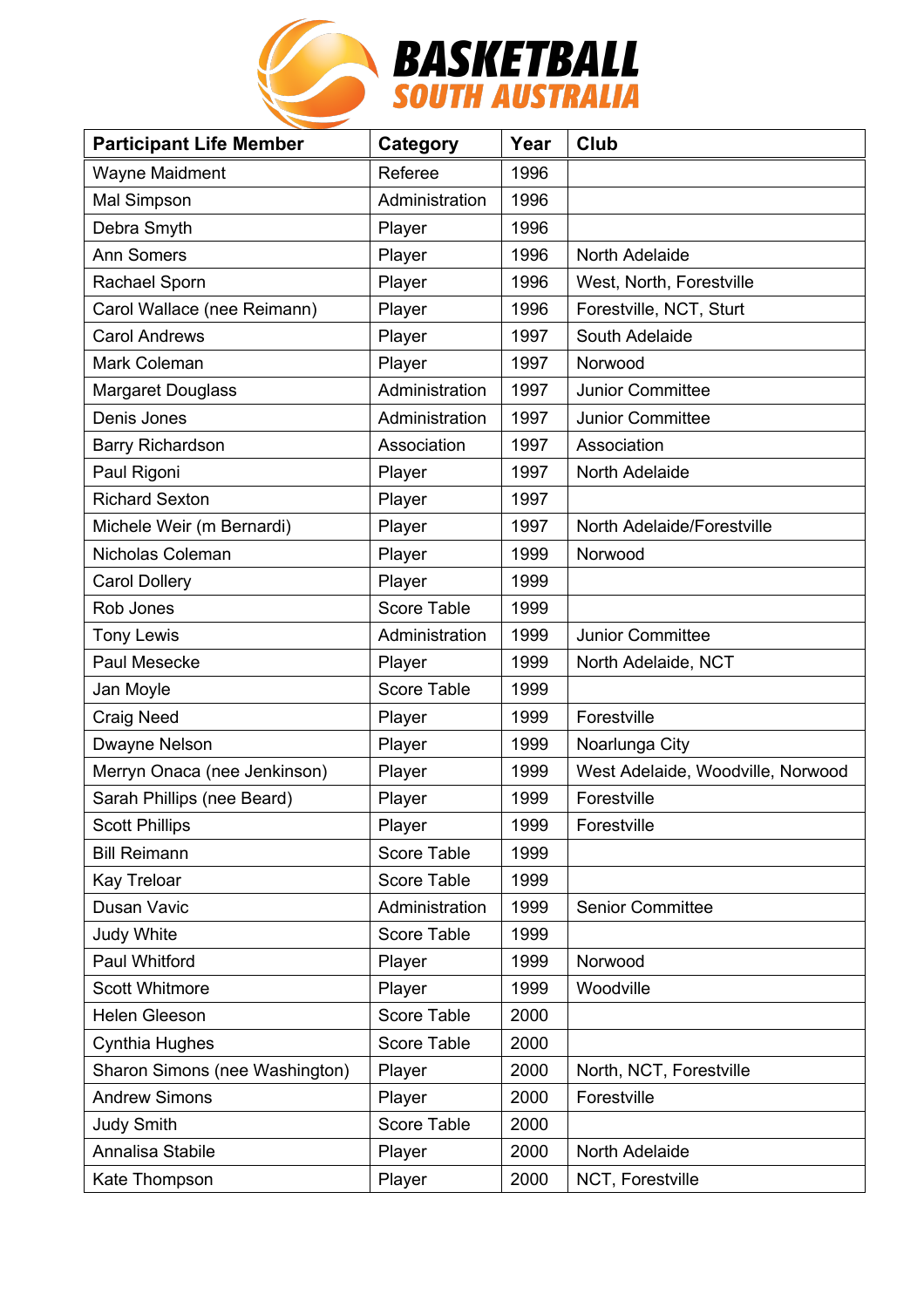

| <b>Participant Life Member</b> | Category       | Year | <b>Club</b>                |
|--------------------------------|----------------|------|----------------------------|
| Di Vickers                     | Manager        | 2000 | <b>NCT</b>                 |
| Melissa Carlson (nee Day)      | Player         | 2001 |                            |
| <b>Barry Droegemueller</b>     | Score Table    | 2001 |                            |
| <b>Christine Eagle</b>         | Score Table    | 2001 |                            |
| <b>Todd Grocke</b>             | Player         | 2001 | Murray Bridge, Forestville |
| Michelle Fenton (m Hebart)     | Player         | 2001 | Norwood                    |
| <b>Bob Hunnerup</b>            | Coach          | 2001 |                            |
| <b>Chris Lucas</b>             | Player/Coach   | 2001 |                            |
| Leonie Watt                    | Score Table    | 2001 |                            |
| <b>Bill Alexander</b>          | Score Table    | 2002 |                            |
| Jenny Clarke                   | Administration | 2002 |                            |
| Debbie Ryan                    | Score Table    | 2002 |                            |
| Paul Bell                      | Player         | 2003 | North, West                |
| Simon Bennett                  | Player         | 2003 | North Adelaide             |
| Jason Bray                     | Player         | 2003 | Woodville                  |
| Laura Hurley (m Breeding)      | Player         | 2003 | South, Eastern, West       |
| Jenny Cheesman                 | Player         | 2003 | Glenelg, NCT               |
| <b>Nick Gillings</b>           | Score Table    | 2003 |                            |
| Tom James-Martin               | Player         | 2003 | <b>Sturt</b>               |
| Kylie Newbold                  | Player         | 2003 | <b>Sturt</b>               |
| Lyn Wieland                    | Score Table    | 2003 |                            |
| <b>Jason Williams</b>          | Player         | 2003 | Sturt, 36ers               |
| <b>Tracy York</b>              | Coach          | 2003 |                            |
| Nadia Anderson                 | Player         | 2005 |                            |
| Don Burns                      | Administration | 2005 |                            |
| Frank Byrt                     | Score Table    | 2005 |                            |
| Jason Dix                      | Player         | 2005 |                            |
| David Fenton                   | Administration | 2005 |                            |
| Jo Matthews                    | Player         | 2005 |                            |
| Annette McHugh                 | Score Table    | 2005 |                            |
| <b>Russell Terrett</b>         | Administration | 2005 |                            |
| Ray Warren                     | Administration | 2005 |                            |
| <b>Brian Williamson</b>        | Manager        | 2005 |                            |
| Debbie Freer (nee Copley)      | Player         | 2010 | North Adelaide             |
| Neal Bridgeman                 | Referee        | 2014 |                            |
| <b>Trevor Burford</b>          | <b>Stats</b>   | 2014 |                            |
| Paul Carman                    | Player         | 2014 | Southern Tigers            |
| <b>Andrew Filmer</b>           | Referee        | 2014 |                            |